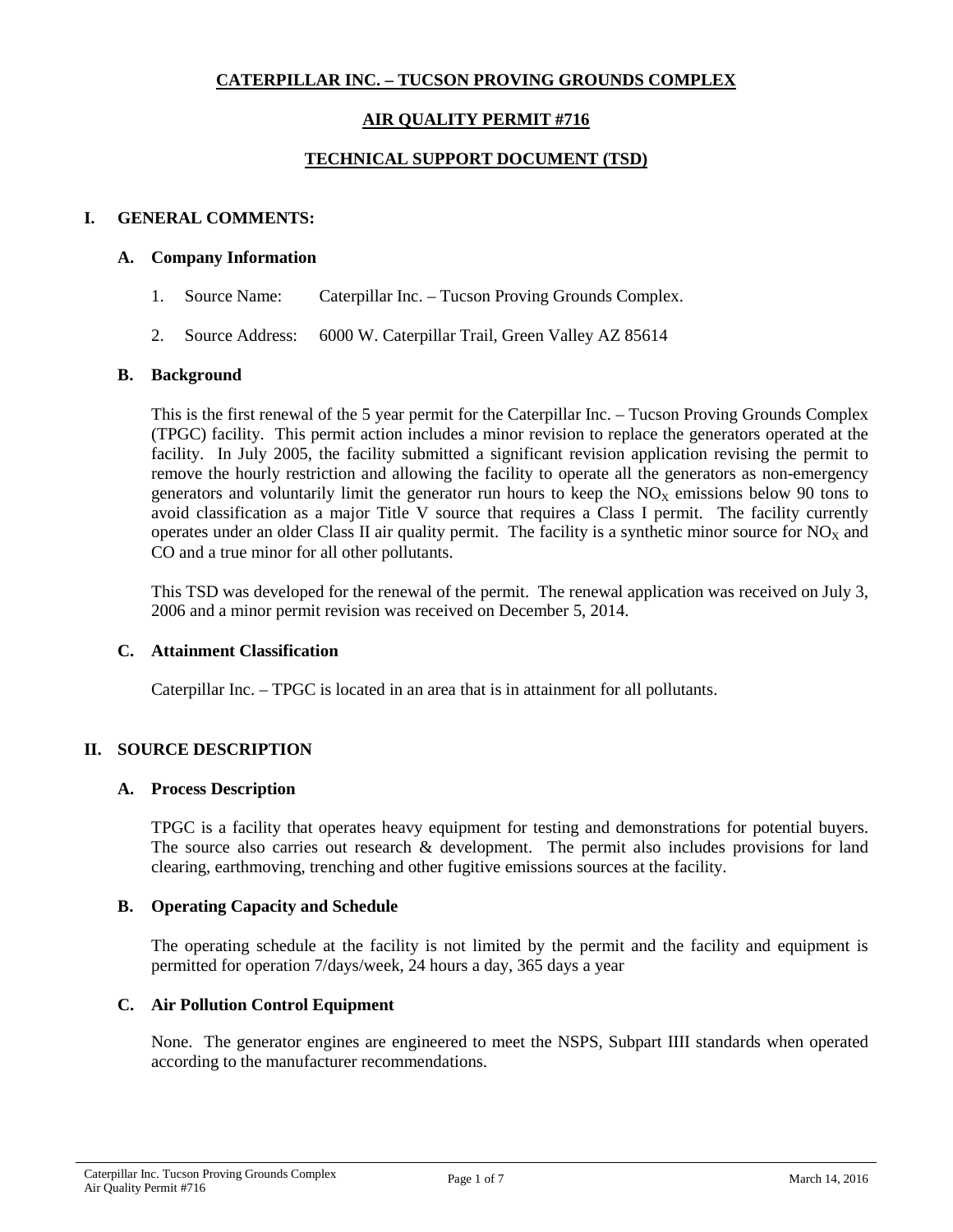# **III. REGULATORY HISTORY**

The last inspection was conducted on February 8, 2012. TPGC received a Notice of Violation (PC 1202- 088) on March 14, 2012 as a result of the inspection for failing submit a minor permit revision prior to the installation of replacement generators subject to the NSPS, Subpart IIII standards. The facility has since taken corrective actions and the action has been closed.

### **IV. EMISSIONS ESTIMATES**

TPGC requested the flexibility to operate all of the generators installed at the facility as non-emergency generators. The generators meet the NSPS emission requirements for non-emergency generators which was used to estimate the controlled emissions. Uncontrolled and Controlled emission estimates for Caterpillar Inc. – TPG and THDAC were derived using emission factors from AP-42 tables (uncontrolled) and Tier 3 and 4 emission limits (controlled). The uncontrolled potential to emit was estimated with the 6 generators and boiler operating 8760 hours per year and using the highest emission factors. The limiting pollutant for the facility is Nitrogen Dioxide. The controlled PTE estimates were derived using 8760 hours for the operation of the boiler and restricted run hours for the generators using the Tier 3 and 4 NSPS emission limits applicable to each of the generators. For purposes of calculating the synthetic run hour or duty cycle limitation, the weighted  $NO<sub>x</sub>$  emission rate used for the installed non-emergency generators is 2.78 g/hphr or 6.13 x  $10^{-3}$  lbs/hphr.<sup>1</sup>

The following tables outline the TPGC facility potential to emit uncontrolled (8760 hr/yr generators and boilers) and controlled (6830 hr/yr limitation for each generator or a combined duty cycle limited to 78% for all the generators.<sup>2</sup>

| <b>Potential to Emit (Tons per Year)</b><br>Diesel Fired Generators and Distillate Fuel Oil Fired Boilers |                 |        |            |          |           |            |             |  |
|-----------------------------------------------------------------------------------------------------------|-----------------|--------|------------|----------|-----------|------------|-------------|--|
|                                                                                                           | NO <sub>x</sub> | CO     | <b>VOC</b> | $SO_{X}$ | $PM_{10}$ | $PM_{2.5}$ | <b>HAPs</b> |  |
| Uncontrolled <sup>*</sup>                                                                                 | 114.76          | 106.87 | 13.47      | 5.70     | 4.52      | 3.79       | 0.24        |  |
| Controlled**                                                                                              | 89.67           | 83.37  | 10.51      | 5.65     | 3.54      | 2.97       | 0.19        |  |

Generator and Boiler PTE calculated at 8760 hrs/yr operation using NSPS and AP-42 emission factors.

Generator PTE calculated on limited operation (6830 hrs/yr or a combined duty cycle of 78%) while firing Ultra Low Sulfur Diesel (ULSD). Boiler PTE is calculated on unlimited operation (8760 hrs/yr) while firing fuel oil limited to less than 0.9% wt. S%.

\_\_\_\_\_\_\_\_\_\_\_\_\_\_\_\_\_\_\_

<sup>&</sup>lt;sup>1</sup> The weighted NO<sub>X</sub> emission rate = (3 x 626 hp x 3.0 g/hphr + 3 x 790 hp x 2.6 g NO<sub>X</sub>/hphr)/4248 hp<sub>Total</sub> = 2.78 g/hphr

<sup>&</sup>lt;sup>2</sup> The duty cycle (%) = the annual run hours of all 6 generators (on a 12 month rolling total basis) divided by 52,560 (Number of generators x 8760) multiplied by 100.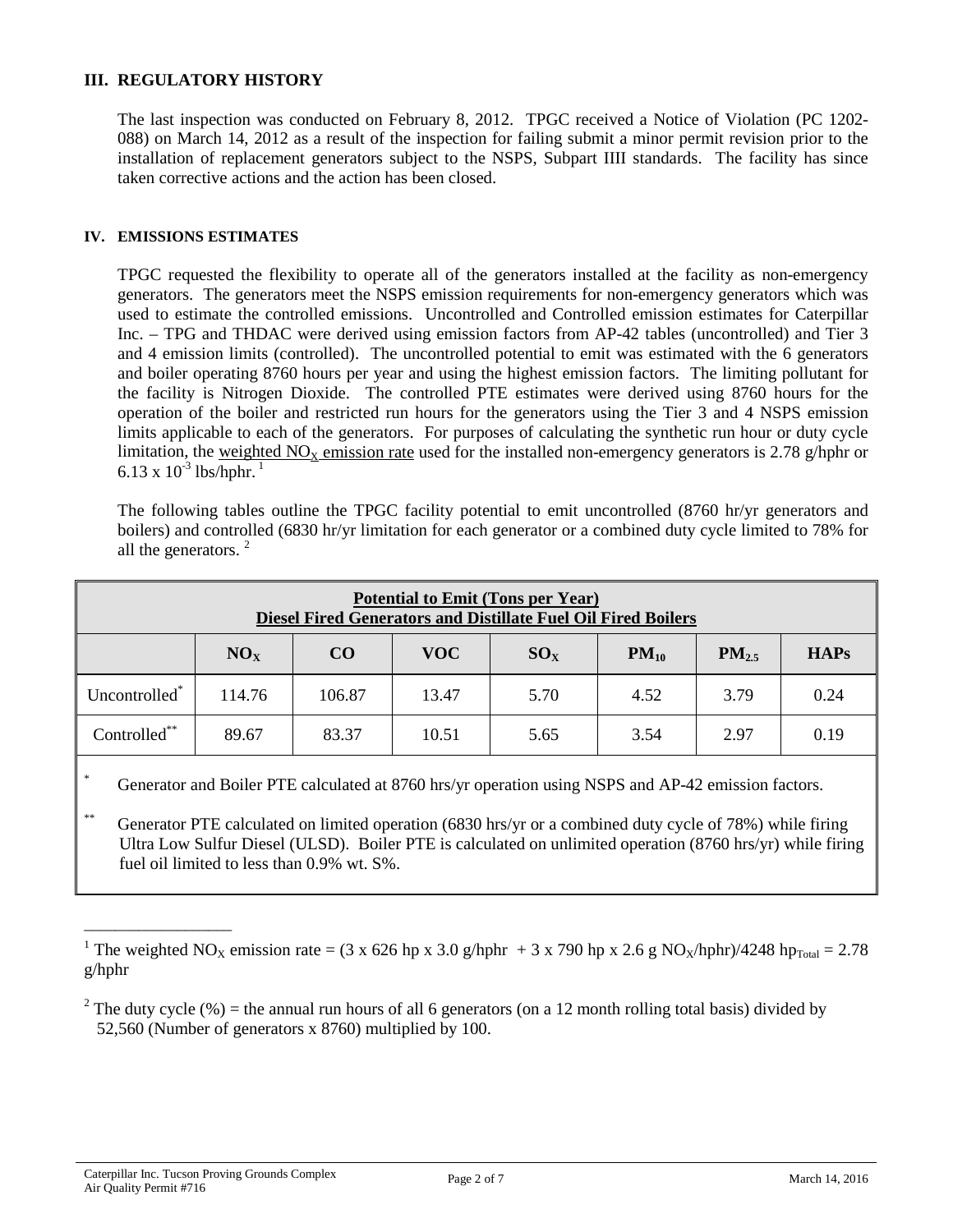# **V. APPLICABLE REQUIREMENTS**

### **40 CFR, Part 60 Standards of Performance for New Stationary Sources**

| Subpart A | <b>General Provisions</b>                                                         |
|-----------|-----------------------------------------------------------------------------------|
|           | Subpart IIII NSPS for Stationary Compression Ignition Internal Combustion Engines |
|           | Appendix A Test Methods                                                           |

### **40 CFR Part 63 National Emission Standards for Hazardous Air Pollutants for Source Categories**

| Subpart A      | <b>General Provisions</b>                                                 |
|----------------|---------------------------------------------------------------------------|
| Subpart JJJJJJ | NESHAP for Industrial, Commercial, and Institutional Boilers Area Sources |

### **Pima County Code Title 17, Chapter 17.12 – Permits and Permit Revisions**

### **Article I – General Provisions**

- 17.12.010 Statutory Authority
- 17.12.020 Planning, Constructing, or Operating Without a Permit
- 17.12.040 Reporting requirements
- 17.12.045 Test methods and procedures
- 17.12.050 Performance tests
- 17.12.080 Permit Display or Posting

# **Article II – Individual Source Permits**

- 17.12.165 Permit application processing procedures for Class II and Class III permits
- 17.12.185 Permit contents for Class II and Class III permits
- 17.12.190 Permits containing synthetic emission limitations and standards
- 17.12.235 Facility Changes that require a permit revision
- 17.12.240 Procedures for certain changes that do not require a permit revision Class II or Class III
- 17.12.255 Minor Permit Revision
- 17.12.260 Significant Permit Revision
- 17.12.270 Permit Reopenings Revocation and reissuance Termination
- 17.12.350 Material permit condition

### **Article VI – Individual Source Permits**

17.12.520 Fees related to Class II and Class III permits

### **Pima County Code Title 17, Chapter 17.16 – Emission Limiting Standards**

### **Article I – General Provisions**

- 17.16.010 Local rules and standards; Applicability of more than one standard
- 17.16.020 Noncompliance with applicable standards
- 17.16.030 Odor limiting standards

# **Article II – Visible Emission Standards**

- 17.16.040 Standards and applicability (includes NESHAP)
- 17.16.050 Visibility limiting standard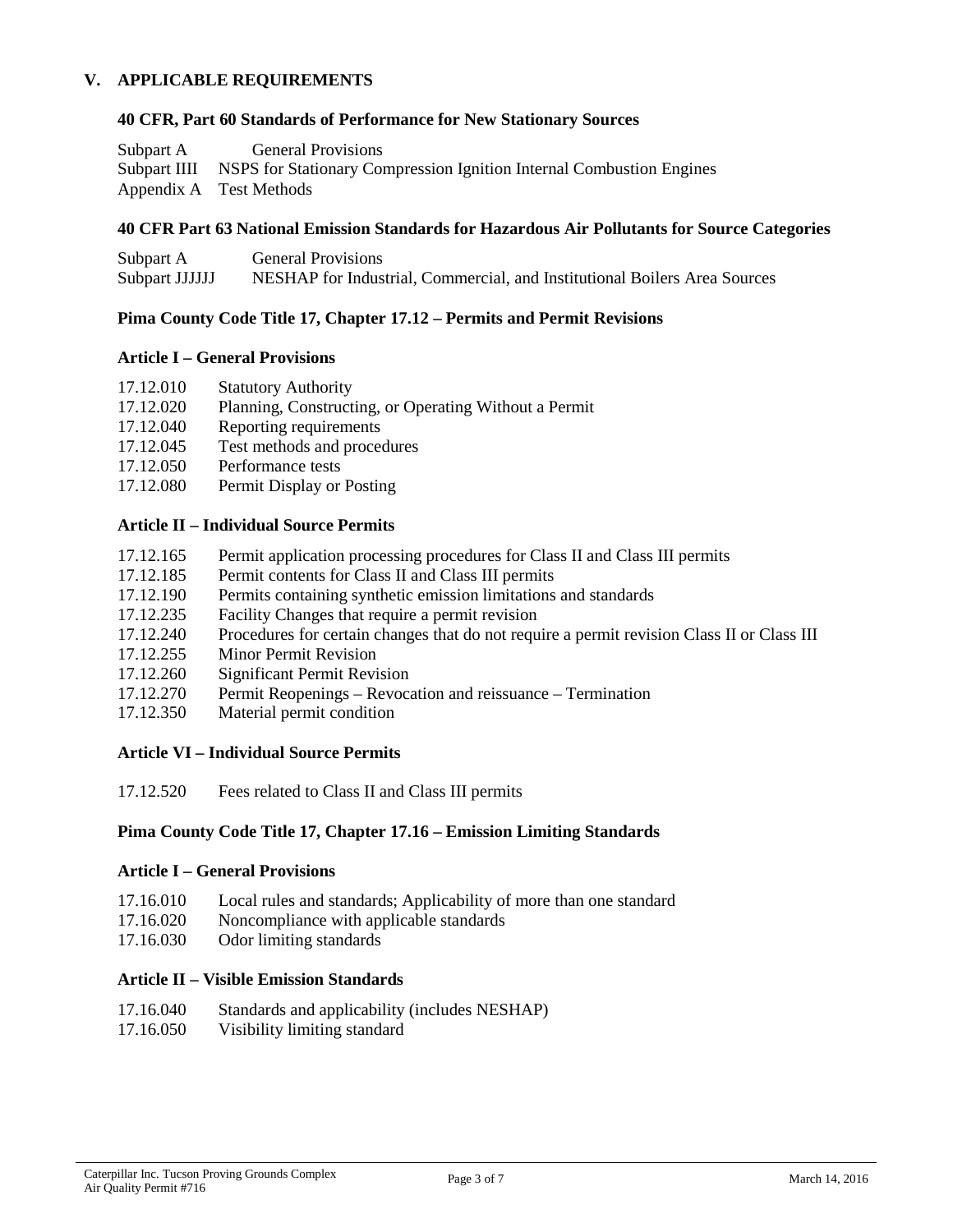# **Article III – Emissions from Existing and New Nonpoint Sources**

- 17.16.060 Fugitive dust producing activities
- 17.16.070 Fugitive dust emissions standards for motor vehicle operation
- 17.16.080 Vacant lots and open spaces
- 17.16.090 Roads and streets
- 17.16.100 Particulate materials
- 17.16.110 Storage piles
- 17.16.120 Mineral tailings

### **Article IV – New and Existing Stationary Source Performance Standards**

| 17.16.130 | Applicability |
|-----------|---------------|
|-----------|---------------|

- 17.16.165 Standards of performance for fossil-fuel fired industrial commercial equipment
- 17.16.340 Standards of performance for stationary rotating machinery
- 17.16.430 Standards of performance for unclassified sources

# **Pima County Code Title 17, Chapter 17.20 – Emissions Source Testing and Monitoring**

- 17.20.010 Source sampling, monitoring and testing
- 17.20.040 Concealment of emissions

# **Pima County Code Title 17, Chapter 17.24:**

17.24.020 Recordkeeping for compliance determination

# **V. REQUIREMENTS SPECIFICALLY IDENTIFIED AS NON-APPLICABLE**

40 CFR Part 60 NSPS Subpart Dc has been identified as non-applicable to the boiler since the boiler has a maximum design heat input capacity that is less than 10 MMBtu/hr. The boiler is also not subject to particulate emission standards in 40 CFR Part 63, Subpart JJJJJJ since it did not commence construction after June 4, 2010.

# **VI. PERMIT CHANGES and APPLICABILITY DETERMINATIONS**

### **A. Permit and Permit Summary:**

The Specific Conditions have been organized into permit sections specific to the equipment and emission source categories. Many of the conditions in in the previous permit no longer apply and NSPS and NESHAP requirements apply to the boilers and generators.

### **B. General Applicability (Section 1):**

This Section of the permit provides a reference for the affected sources, PCC, and federal rules that apply to the facility and operations, and to help organize the permit sections. Specific Conditions relating to the applicability for the permitted facility sources are included in Section 7.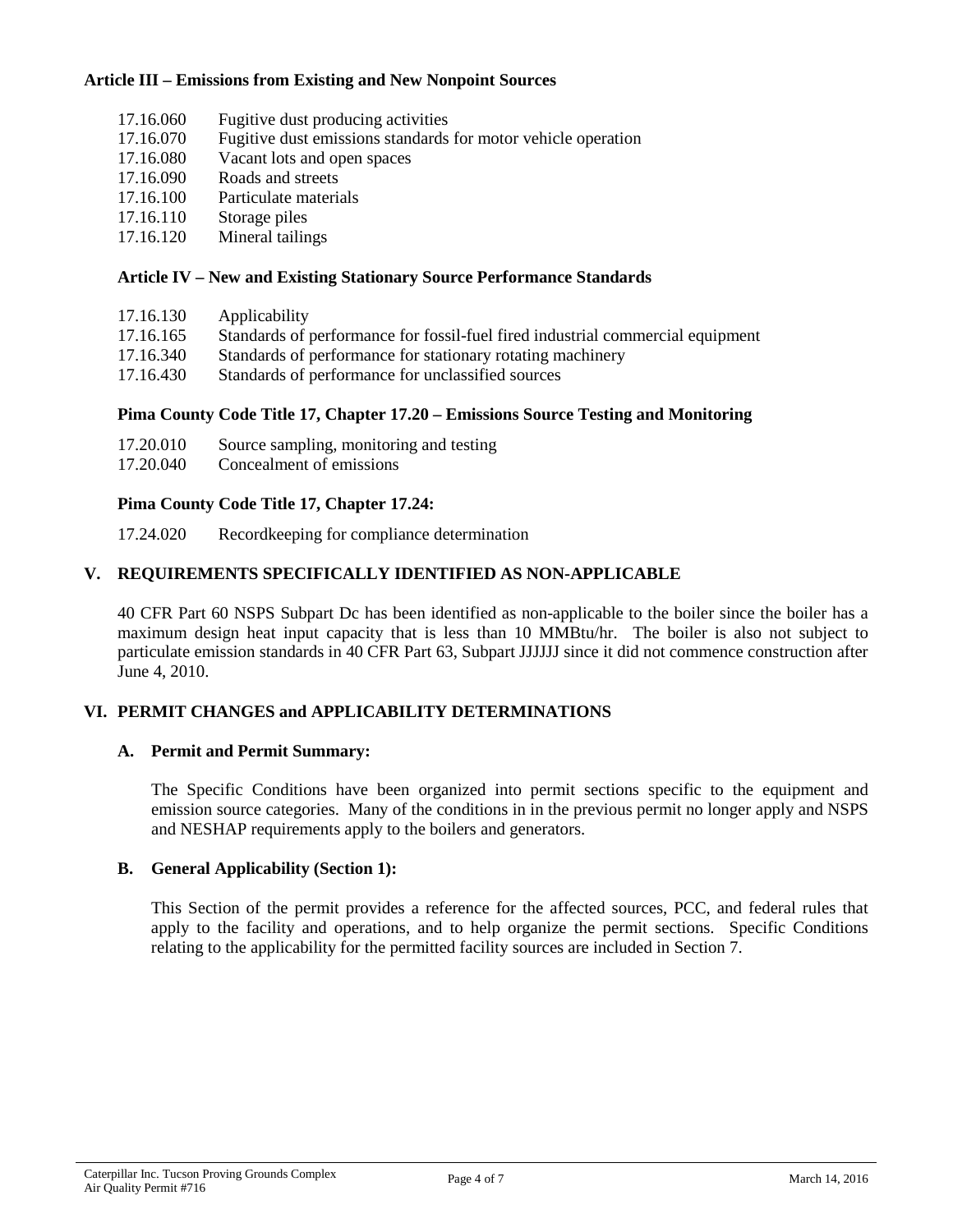# **C. Facility-Wide Operations (Section 2):**

This Section incorporates the facility wide provisions applicable to all sources at the facility and is used to streamline provisions applicable to the specific sources and operations in other sections to include the following: voluntary limitations, general control standards, materials handling standards, odor limiting standards, opacity limit, visibility limiting standard, non-point fugitive dust control, specific authorization to conduct fugitive dust producing activities, and asbestos requirements for demolition and renovation activities. This Section also incorporates the facility-wide provisions for recordkeeping, reporting requirements, facility changes, and testing.

# **D. NSPS for Stationary Internal Combustion Engines 'ICE' (Section 3):**

This Section incorporates the voluntary generator run hour limitations to remain a non-major source and specific federal emission limits and requirements for installation and operation of compression ignition engines subject to 40 CFR Part 60, NSPS Subpart IIII.

# **E. Fossil Fuel Fired Industrial and Commercial Equipment (Boilers and Heaters) (Section 4):**

This Section incorporates applicable PCC requirements and voluntary limitations for boilers, heaters, and fuel fired equipment to avoid certain requirements in PCC 17.16.165, 40 CFR Part 60, NSPS Subpart Dc, and 40 CFR Part 63, NESHAP Subpart JJJJJJ. The specific applicability provisions for the boilers and heaters are included in Section 7 and indicated in the equipment list.

The listed equipment is limited to firing natural gas; or fuel oil. The specific definition for natural gas is taken from the NESHAP standard and is a broad definition that also includes LPG or Propane for use in temporary boilers or as an alternate fuel if required.

NSPS affected boilers constructed or reconstructed after February 28, 2005 with a maximum design heat input greater than 30 MMBtu/hr or new NESHAP affected boilers greater than 10 MMBtu/hr are limited to firing No.1 and No.2 distillate fuels oil or No. 1-D or 2-D diesel fuel which are limited by federal fuel standards to contain no more than  $0.5\%$  weight Sulfur (5000 ppm<sub>mass</sub>). [ref. 40 CFR 63.11237, distillate fuel oil definition & ASTM D396]

The limitations in this section avoid triggering additional federal requirements that require sulfur dioxide and particulate matter emission limits and additional monitoring. The permit also restricts operation of dual fired boilers to use fuel oil only during periods of gas curtailment, gas supply interruption, startups, or periodic testing on liquid fuel to avoid triggering boiler tune up requirements for boilers that are considered gas fired boilers in accordance with 40 CFR Part 63, Subpart JJJJJJ.

# **F. NESHAP For Industrial, Commercial, And Institutional Steam Generating Units (Boilers) – Oil Subcategory (Section 5):**

New and existing oil fired boilers are subject to the work practice, emission reduction measures, and management practices that include periodic tune-up requirements as provided in Section 5 of the permit. Affected boilers including dual fired boilers that switch fuels or make a physical change to the boiler that results in the applicability of a different subcategory within NESHAP subpart JJJJJJ or the boiler becoming subject to subpart JJJJJJ, must demonstrate compliance within 180 days of the effective date of the fuel switch or the physical change to the boiler.

NESHAP, subpart JJJJJJ also applies to hot water heaters/boilers (i.e. not generating steam) that have a capacity of more than 120 gallons or that have a heat capacity of more than 1.6 MMBtu/hr that are fired with fuel oil.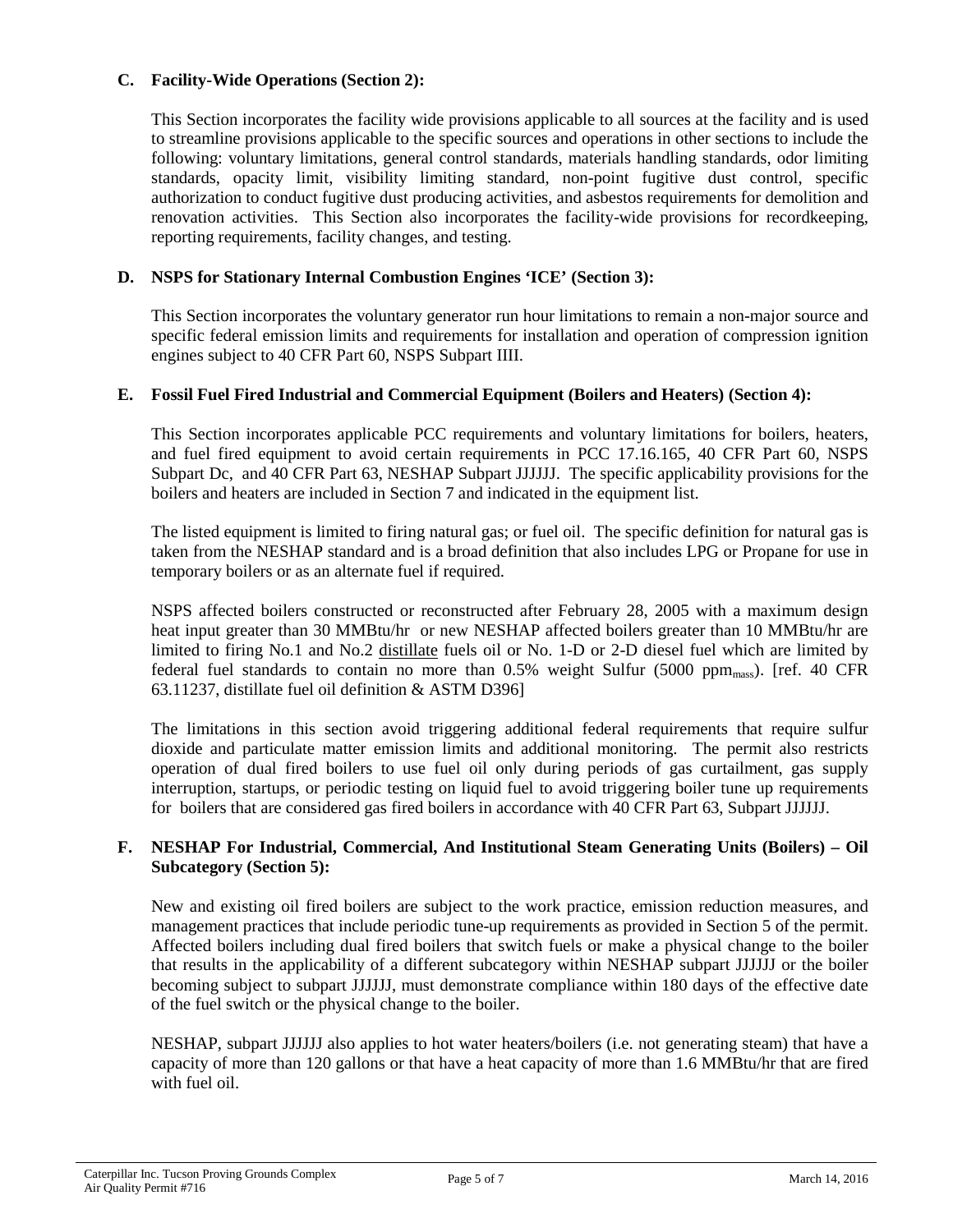# **G. Specific Applicability Provisions (Section 5):**

This Section of the permit includes specific conditions on the applicability of permitted facility sources to include provisions related to the source categories, affected facilities, equipment, emission sources, installations, activities and operations at the facility.

Applicable steam generating units (boilers) that comply with Section 3 of the permit shall be considered to be compliant with 40 CFR 60, Subpart Dc and PCC 17.16.165. The facility is required to submit a significant revision if the facility desires to fire fuels other than those allowed in Section 3 of the permit.

# **H. Emissions from new and existing nonpoint sources (Fugitive Dust) (Section 6):**

This section of the permit contains applicable fugitive dust control standards and describes reasonably necessary and feasible precautions for the control of fugitive dust to comply with I.E through H of Section 2 of the permit. In II.A of Section 2 of the permit, the Permittee is required to conduct monthly observations of facility wide fugitive dust sources in accordance with the standards.

# **VII. Periodic Monitoring**

This is a Class II/III permit and as such does not include the mandatory submittal of a semiannual summary report of required monitoring or an annual compliance certification to the Control Officer. The permit requires the facility to maintain the required periodic monitoring records on site and to be submitted upon request of the Control Officer to demonstrate compliance.

# **IX. Control Technology Determination**

No control technologies needed to be determined; the source is not subject to RACT, BACT or LAER.

# **X. Exclusion of PCC Particulate Matter Discharge Rate Standards**

The applicable PCC rules for the maximum particulate discharge rates are not normally included for Class II and III area source permits as explained below.

- For particulate matter sources, the calculated maximum particulate matter discharge rate, as provided in Title 17, yields maximum rates that far exceed the emissions expected from most typical area sources. For example a 200 ton/hour process source, which is typical for an average construction aggregate operation, would be limited to a maximum particulate matter discharge rate of 40.4 lbs/hour or 177 tons/year. This limit far exceeds estimated emissions from typical sources using EPA AP-42 emission factors and the source is far more likely to exceed opacity and visibility limiting standards well before reaching this limit.
- With regard to fuel burning equipment, PCC 17.16.165.C limits the emissions of particulate matter from commercial and industrial fossil-fuel fired equipment (including but not limited to boilers). This limit is not normally included in permits because allowable emissions are consistently over an entire order of magnitude higher than EPA AP-42 estimated potential emissions. The chart over page, illustrates the point.